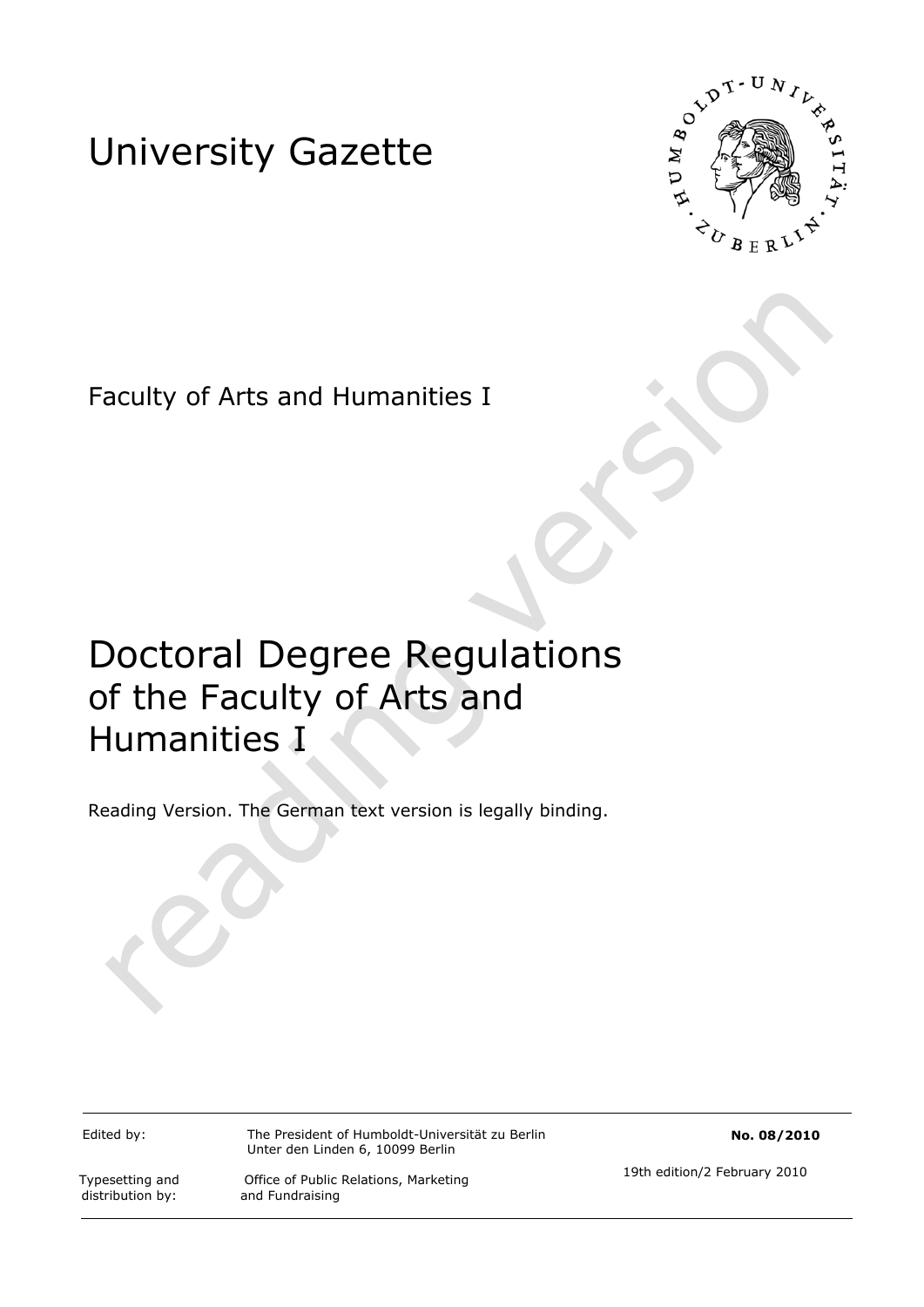reading version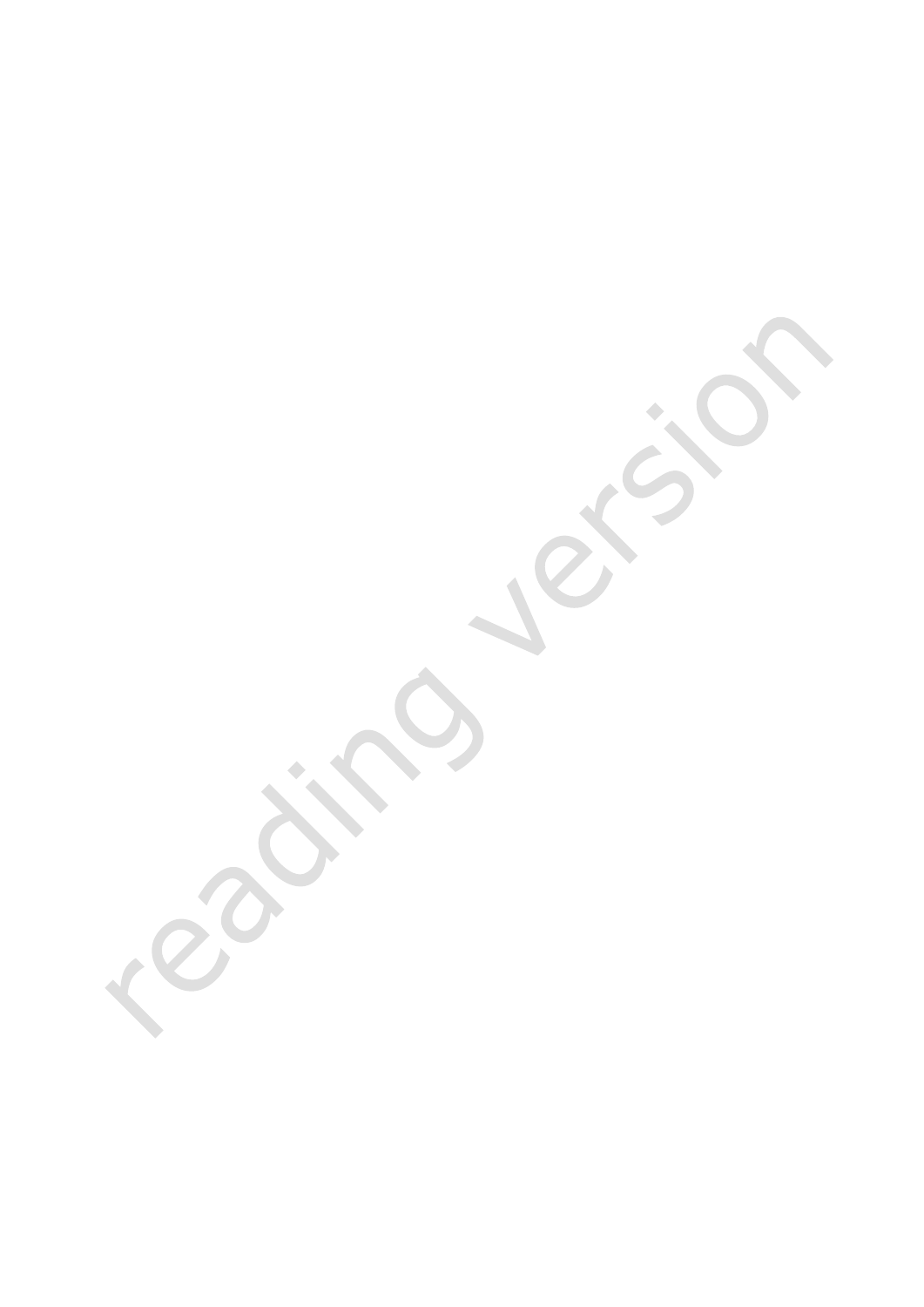## Doctoral Degree Regulations of the Faculty of Arts and Humanities I

Pursuant to §§ 25(4) and 35 of the Berlin Higher Education Act (BerlHG) in the version of the amending law dated 21 April 2005 in conjunction with § 17 para. 1 of the Statutes of Humboldt-Universität zu Berlin (University Gazette AMB No. 28 dated 19 June 2006), the extended Faculty Board of the Faculty of Arts and Humanities I of Humboldt-Universität zu Berlin approved the following Doctoral Degree Regulations on 8 July 2009:<sup>1</sup>

#### **§ 1 The doctoral degree**

(1) The Faculty of Arts and Humanities I awards the degree of Doctor philosophiae (Dr. phil.) pursuant to the regular doctoral degree procedure outlined in the following.

(2) The doctoral examination provides evidence of a special academic qualification, demonstrated through independent research, that goes beyond the level of a degree from an institute of higher education.

(3) The doctoral subjects are as follows: Library and Information Science; European Ethnology; Historical Sciences and Philosophy.

#### **§ 2 Doctoral degree procedure**

(1) The doctoral examination provides evidence of the ability to complete in-depth scientific work.

(2) The Faculty, represented by the Dean, is responsible for carrying out the doctoral examination. The Dean is supported by the existing subject-specific Examination Boards.

(3) The Examination Boards may delegate parts of their competencies to their chairperson.

(4) Decisions regarding objections to resolutions of the Examination Boards or their chairpersons are made by the Faculty Board.

#### **§ 3 Admission to the programme and initiation of the procedure**

(1) Decisions regarding admission to the doctoral degree programme are made by the Dean. The decision is made at the request of the doctoral candidate and requires the naming of a doctoral subject offered at the Faculty and a thesis topic. The Dean determines whether the applicant fulfils the necessary requirements. Once the applicant has been admitted to the programme, the Dean appoints one or more academic supervisors

for the programme, the second of which may belong to another Faculty or university.

(2) Only those who meet the following requirements can be admitted to the doctoral degree programme:

> a) Proof of a university degree that, as a general rule, has been completed with at least a "good" grade (master's degree with a total BA/MA workload of 300 credit points, Magister's examination, state examination, diploma or equivalent qualifications).

> The Faculty Board makes decisions regarding any exceptions. For this purpose, the Examination Board responsible for the subject in question must submit a substantiated application to the Dean.

> Graduates of foreign universities must provide evidence of the equivalence of their academic university degree.

> b) In exceptional cases, doctoral candidates may also be admitted to the doctoral degree programmes in any of the subjects despite having qualifications in different fields. The Examination Board responsible for the subject decides on admission. It is entitled to impose conditions.

> c) Proof of the language skills required to work on the doctoral topic. In justified exceptional cases, the responsible Examination Board may deviate from this requirement.

(3) Upon receipt of a positive decision from the Dean regarding the admission of the doctoral candidate, the doctoral procedure is initiated.

(4) Successful applicants are enrolled as doctoral candidates for the duration of the doctoral degree programme on the date they are admitted to the programme.

#### **§ 4 Enrolling as a doctoral candidate**

(1) When enrolling, the applicant must submit the following documents to the Faculty of Arts and Humanities I:

> 1. Request to the Dean. This must include name, address, citizenship, the doctoral subject and the topic of the thesis. Potential reviewers should also be put forward in this request.

- 2. Signed CV
- 3. Evidence that the requirements mentioned in § 3 para. 2 have been met

<sup>1</sup> The present Doctoral Degree Regulations were confirmed by the Berlin State Department of Education, Science and Research on 26 January 2010.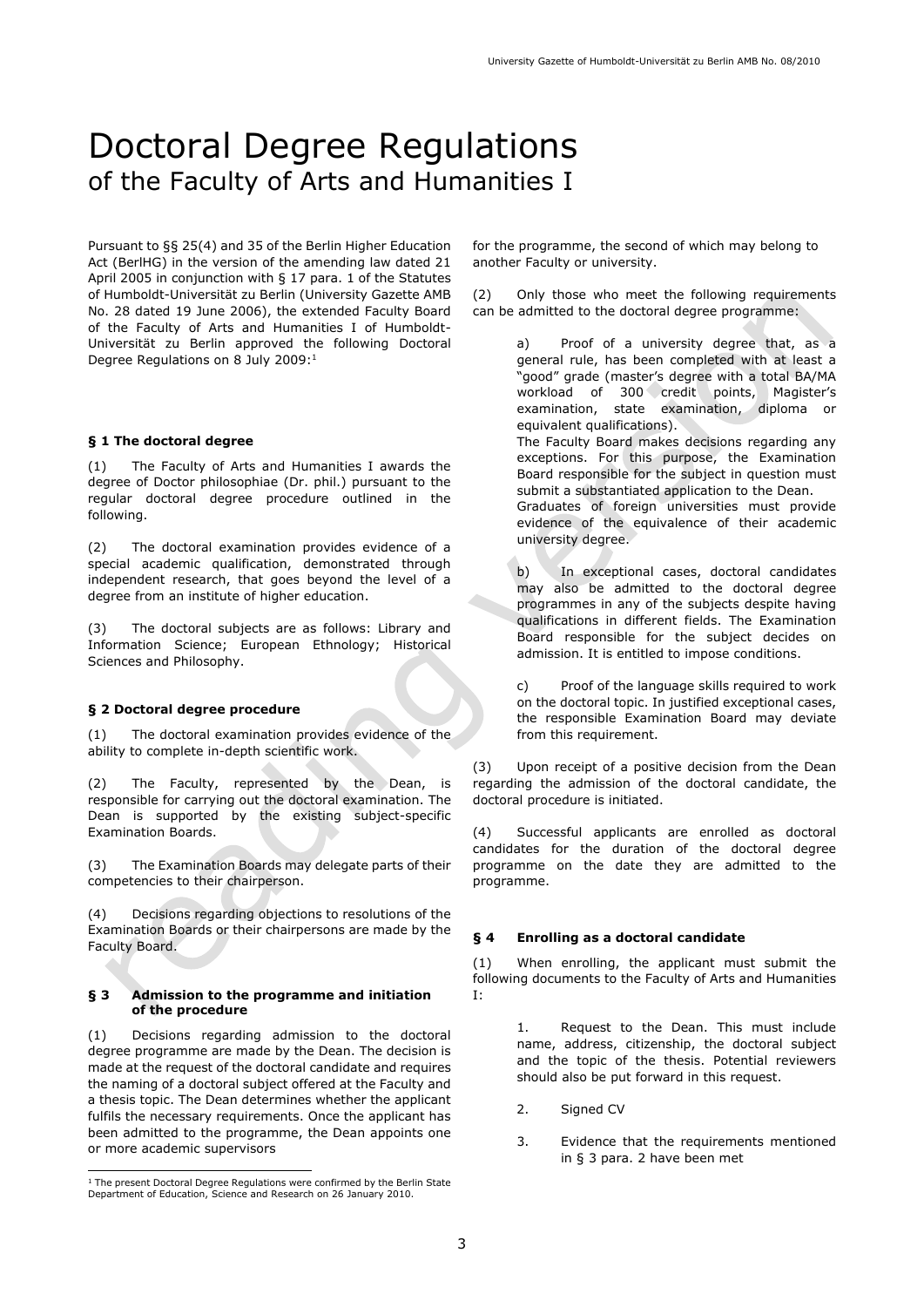4. Four copies of the thesis

5. A written declaration stating that the work was written independently and that no aids were used other than those specified; and that the work has not yet been submitted or published as a thesis elsewhere. Any previously acquired or attempted doctoral degrees are to be reported stating the time, the relevant research and teaching institution, and the topic of the submitted thesis.

6. If applicable, a list of existing academic publications.

(2) After the submitted documents have been examined by the Examination Board responsible for the subject, the Dean decides whether to initiate the assessment procedure.

#### **§ 5 The doctoral thesis**

(1) The thesis must generate new knowledge and meet scientific requirements in terms of content and form.

(2) It must be written in German. The Examination Board of the subject in question may also permit the use of another language provided expert assessment can be secured within the Faculty. For this purpose, the doctoral candidate submits an application to the chairperson of the Examination Board before preparing the thesis, stating the reasons. The Dean is to be informed of the Examination Board's decision.

(3) In exceptional cases, the Faculty Board may accept a work that has already been published as a thesis or as part of a thesis, in which case the relevant Examination Board shall determine how the provisions pursuant to § 10 paras. 3 to 6 are to be taken into account.

#### **§ 6 Assessment of the doctoral thesis**

(1) The Dean, in consultation with the chairperson of the relevant Examination Board, shall appoint a first and second reviewer to assess the thesis. In exceptional cases, an additional reviewer may be appointed at the request of the doctoral candidate or based on a decision by the relevant Examination Board.

(2) The reviewers must belong to the group of university professors, including assistant professors (APL), honorary professors, and associate professors (PD). The first reviewer must also be a member of the Faculty of Arts and Humanities I of Humboldt-Universität zu Berlin. The second reviewer can belong to another Faculty or university.

(3) By taking on this role, the reviewers agree to submit their reports within three months following receipt of the thesis.

The reviewers evaluate the thesis and recommend either acceptance or rejection and propose a grade to be awarded pursuant to para. 6. If both reviewers do not accept the thesis, it must be rejected. The reviewer reports are made available to the candidate immediately.

(4) Once all the reports on the thesis are available, the university professors of the Faculty including the assistant professors (APL), honorary professors and associate professors (PD) shall be informed in writing. The reviewer reports and the thesis are usually made available for inspection for two weeks during the lecture period. During this period, the people named in sentence 1 can exercise their right to a written statement. The thesis defence can only be held after this period has elapsed.

(5) The Dean shall decide whether the thesis is accepted or rejected on the basis of the available reviewer reports and shall determine the grade of the thesis if it is accepted.

In the event that the reviewers propose differing grades, the Dean shall consult the relevant Examination Board. In consultation with the Examination Board, the Dean may appoint a third reviewer.

(6) When assessing the thesis, the following grades shall apply:

summa cum laude (excellent); magna cum laude (very good); cum laude (good); rite (sufficient).

The grade "summa cum laude" may only be awarded if both reviewers agree on their assessment of the written thesis, and a third reviewer, who must be consulted in this case, confirms the grade.

#### **§ 7 The thesis defence**

(1) The Dean shall appoint a chairperson of the Doctoral Degree Committee in consultation with the chairperson of the relevant Examination Board. The appointed chairperson must belong to the group of university professors, including assistant professors (APL), honorary professors, and associate professors (PD). The reviewers shall also be members of the Doctoral Degree Committee. In addition, a minute-taker must be appointed who holds a doctoral degree.

(2) The oral examination generally takes the form of a thesis defence carried out during the lecture period. The purpose of the thesis defence is to demonstrate the doctoral candidate's ability to verbally present and discuss scientific problems in the doctoral subject and related areas, and to defend their thesis. The thesis defence is held in German. The relevant Examination Board may allow exceptions at the request of the doctoral candidate.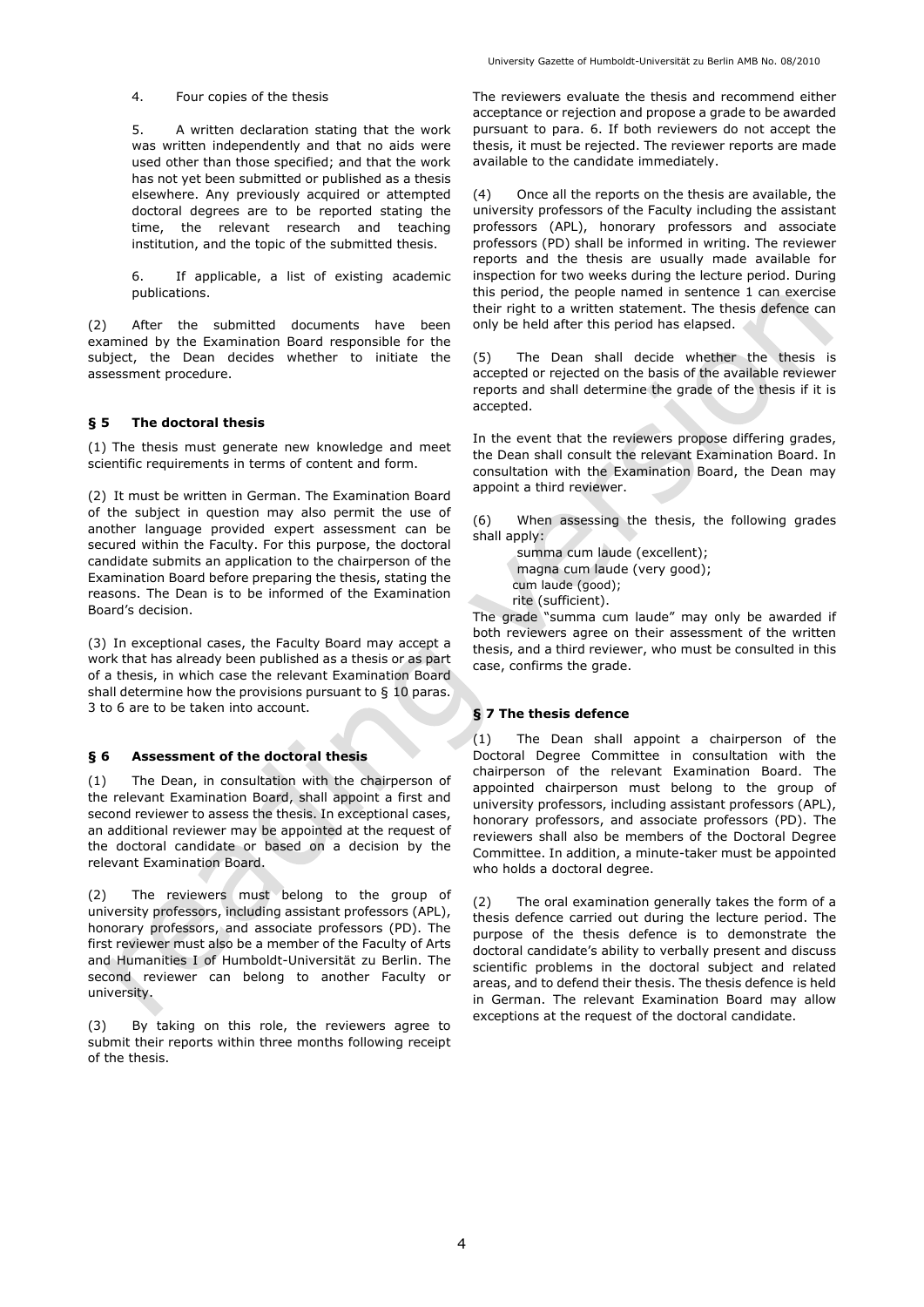(3) The thesis defence is open to members of the University. The chairperson of the Doctoral Degree Committee may exclude the public if there are serious grounds.

(4) The thesis defence should last at least 60 and no more than 90 minutes. As an introduction, the doctoral candidate explains the hypotheses he/she submitted in writing for the defence eight days prior. The reviewers, the members of the Examination Board, the present university professors and academic staff of the Faculty have the right to ask questions. The Examination Board responsible for the subject regulates the form and content of the thesis defence.

(5) After the thesis defence, the Doctoral Degree Committee evaluates the performance in a closed meeting. The chairperson of the Doctoral Degree Committee then announces the candidate's grade.

(6) The grades specified in § 6, para. (6) apply to the oral examination. A grade of at least "rite" must be achieved.

(7) The progression and results of the thesis defence are to be recorded by the Doctoral Degree Committee and handed over to the relevant Examination Board.

#### **§ 8 Assessment of doctoral degree performance**

(1) The overall grade is determined by the Doctoral Degree Committee and is made up of the of the grades awarded for the thesis and the thesis defence, with the thesis being weighted twice as heavily.

(2) The following grades apply: summa cum laude (excellent); magna cum laude (very good); cum laude (good); rite (sufficient).

The overall grade "summa cum laude" can only be awarded if the thesis defence was also awarded "summa cum laude".

(3) After successfully completing the thesis defence, the doctoral candidate shall receive a certificate stating the results of his/her doctoral degree procedure. The regulations listed in § 12 para. 1 shall remain unaffected.

(4) Disputing the decided grade is permitted pursuant to the General Study and Examination Regulations (ASSP) of Humboldt-Universität zu Berlin.

#### **§ 9 Repeating examinations**

(1) If the doctoral thesis is rejected, it can be submitted once again in a revised form, after a period of six months at the earliest and two years at the latest.

(2) If the thesis defence is not passed, it can be repeated after a period of three months at the earliest and six months at the latest.

#### **§ 10 Publishing of the doctoral thesis**

(1) The doctoral thesis must be made adequately available to the academic community. Permission to print must be obtained prior to publishing. Permission to print is granted by the first reviewer and the chairperson of the Examination Board. They may make the permission dependent on amendments.

(2) The thesis may be translated into another language for publication with the approval of the Examination Board.

(3) For the purposes of publication, the author has to submit the following deposit copies free of charge to the University Library:

Either

a) four complete copies, which are printed on non-ageing, wood- and acid-free paper and durably bound, as well as an electronic version, the file format and data carrier of which must be agreed upon with the University Library. The publication must contain a summary in German and English. The doctoral candidate grants the University Library of the Humboldt-Universität, the German National Library (DNB) and, if applicable, the German Research Foundation (DFG) Special Subject Collection library the right to publish the electronic version in data networks and assures that the electronic version matches the accepted thesis. The University Library shall check the version provided for legibility and compliance with the required specifications. If files are submitted that do not meet the required specification in terms of file format and data carrier, the obligation to publish shall be deemed unfulfilled; or

b) at least 40 copies each as hard-bound copies or as microforms for the purpose of distribution, or

c) 3 to 6 copies if the work is to be published in a magazine, or

d) 3 to 6 copies, if a commercial publisher takes over the distribution via bookstores, and a minimum print run of 150 copies can be proven, or

e) 3 copies, typed and copyable, along with the master copy and 40 further copies in the form of microfiches.

In cases a), b) and e), the doctoral candidate shall grant the University the right to make further copies of his/her thesis and to distribute them as part of the usual exchange between universities. If a thesis is distributed by a commercial publisher and if a printing cost subsidy is granted from public funding, an appropriate number of copies must be made available to the University Library for exchange purposes.

(4) The submission of partial publications is not permitted.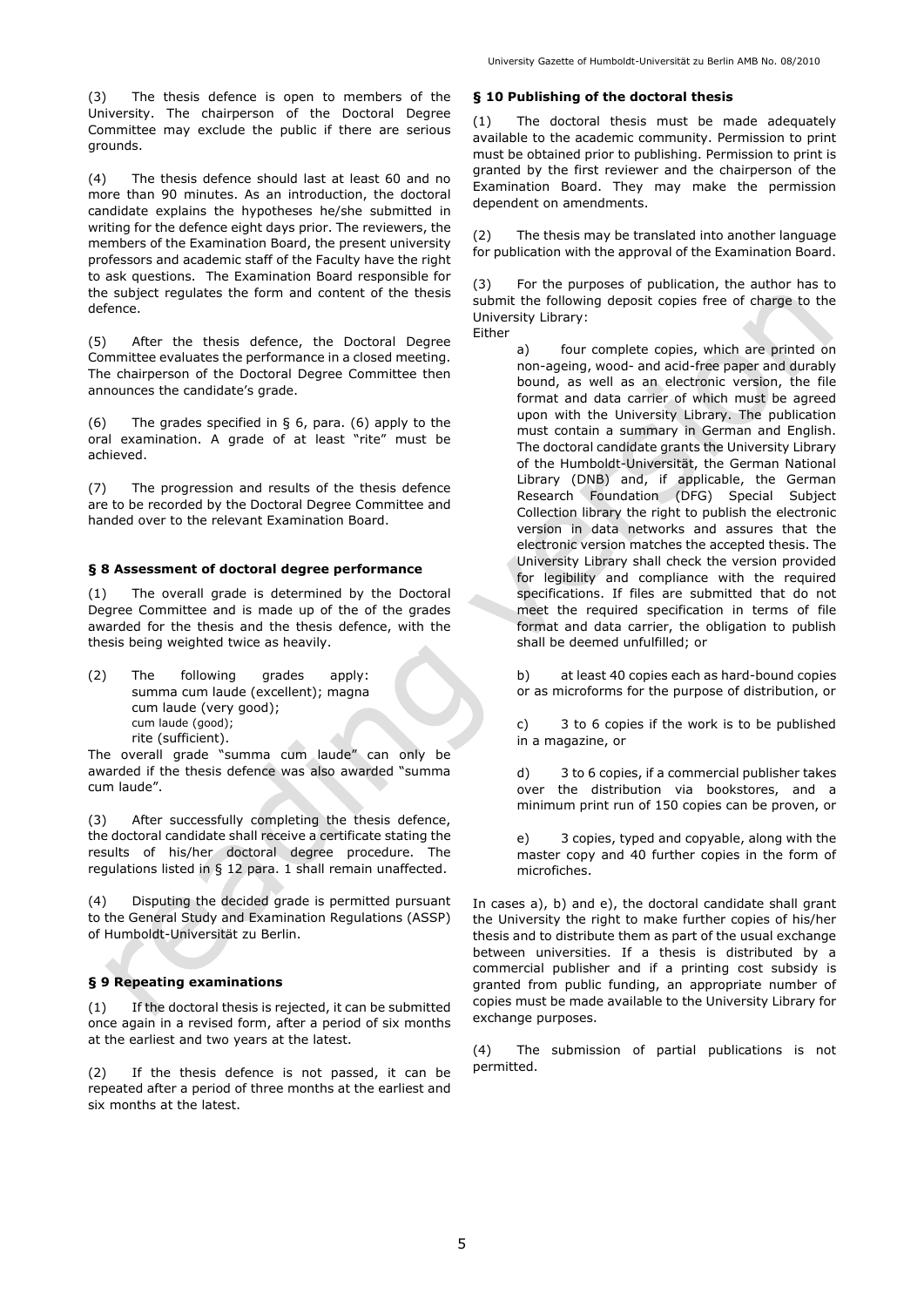(5) The deposit copies to be submitted pursuant to § 10 para. 3 must state that the doctoral degree procedure was carried out at the Faculty of Arts and Humanities I of Humboldt-Universität zu Berlin. Furthermore, the names of the reviewers and the Dean must be included, and the date of the thesis defence given as the date the doctoral degree was awarded.

(6) The copies to be submitted pursuant to § 10 para. 3 must be submitted to the University Library within two years after the thesis defence is passed. In justified cases, the chairperson of the Examination Board may extend the deadline for submitting the deposit copies. The doctoral candidate must provide the Faculty with proof that the deposit copies have been submitted.

(7) If the candidate fails to obtain permission to print from the chairperson of the Examination Board and the first reviewer, or if he/she fails to meet the deadline set for submission, all rights acquired through the examination shall expire. The Dean shall, upon request, make decisions regarding any exceptions.

#### **§ 11 The doctoral certificate**

The doctoral certificate shall contain:

- 1. the names of the University and the Faculty; 2. forename(s) and surname(s), as well as birth name, if applicable; place of birth, and date of birth of the doctoral candidate;
- 3. the name of the doctoral degree, the doctoral subject;
- 4. the topic of the doctoral thesis;
- 5. the grade awarded for the doctoral thesis and the overall grade awarded for the doctoral examination;
- 6. the date of the thesis defence;
- 7. the signature of the President and the Dean;
- 8. the seal of the University.

#### **§ 12 Conferral and revocation of the doctoral degree**

(1) The doctoral certificate must be issued within four weeks after the delivery obligations have been fulfilled pursuant to § 10. The doctoral candidate may only bear the doctoral degree once the doctoral certificate has been issued.

(2) If, prior to the delivery of the doctoral certificate, the doctoral candidate is found guilty of deception in providing evidence of doctoral achievements, or that essential requirements for admission to the doctoral degree programme have been falsely assumed, the doctoral degree procedure must be declared invalid.

(3) The doctoral degree can be revoked pursuant to existing legal provisions.

#### **§ 13 Inspection of doctoral records**

The candidate may view the doctoral records upon completion of the doctoral degree procedure.

#### **§ 14 Conferral of the title Doctor philosophiae honoris causa (honorary doctorate)**

The Faculty Board confers the title of Doctor philosophiae honoris causa (Dr. phil. h.c.) for outstanding academic achievements. The following procedure applies to the conferral of an honorary doctorate:

(1) The application must be submitted in writing to the Dean by one or more professors from the Faculty. It must contain:

- 1. a comprehensive, biographical appraisal of the proposed candidate;
- 2. a bibliography of his/her major works;
- 3. a detailed justification;
- 4. a draft of the wording of the doctoral certificate.

(2) After checking it for completeness, the Dean forwards the application to the Faculty Board.

(3) The Faculty Board appoints a committee that examines the requirements for the honorary doctorate and prepares a report for the decision-making process in the Faculty Board. The committee shall consist of: The applicant, three other university professors, one academic staff member with a doctoral degree, and one student in an advisory capacity.

(4) On the basis of the committee's report, the Faculty Board shall come to a decision by a majority of the valid votes cast. Approval must be obtained from the University Senate.

(5) Once the procedure is complete, the Dean shall inform the proposed candidate of the Faculty's intentions. Once the proposed candidate has given his/her consent, the honorary doctorate can be conferred.

#### **§ 15 Commencement, transitional provisions**

(1) The present Doctoral Degree Regulations shall become effective the day after they are published in the *University Gazette of Humboldt-Universität zu Berlin*. At the same time, the Doctoral Degree Regulations issued by the Faculty Board of the Faculty of Arts and Humanities I on 18 May 2005 (University Gazette of Humboldt-Universität zu Berlin AMB No. 32/2005) shall cease to be effective in accordance with the exemption clause mentioned in para. (2).

(2) The present Doctoral Degree Regulations shall apply to all procedures initiated after their commencement.

(3) The President is authorised to publish the latest version of the Doctoral Degree Regulations in the University Gazette of Humboldt-Universität zu Berlin.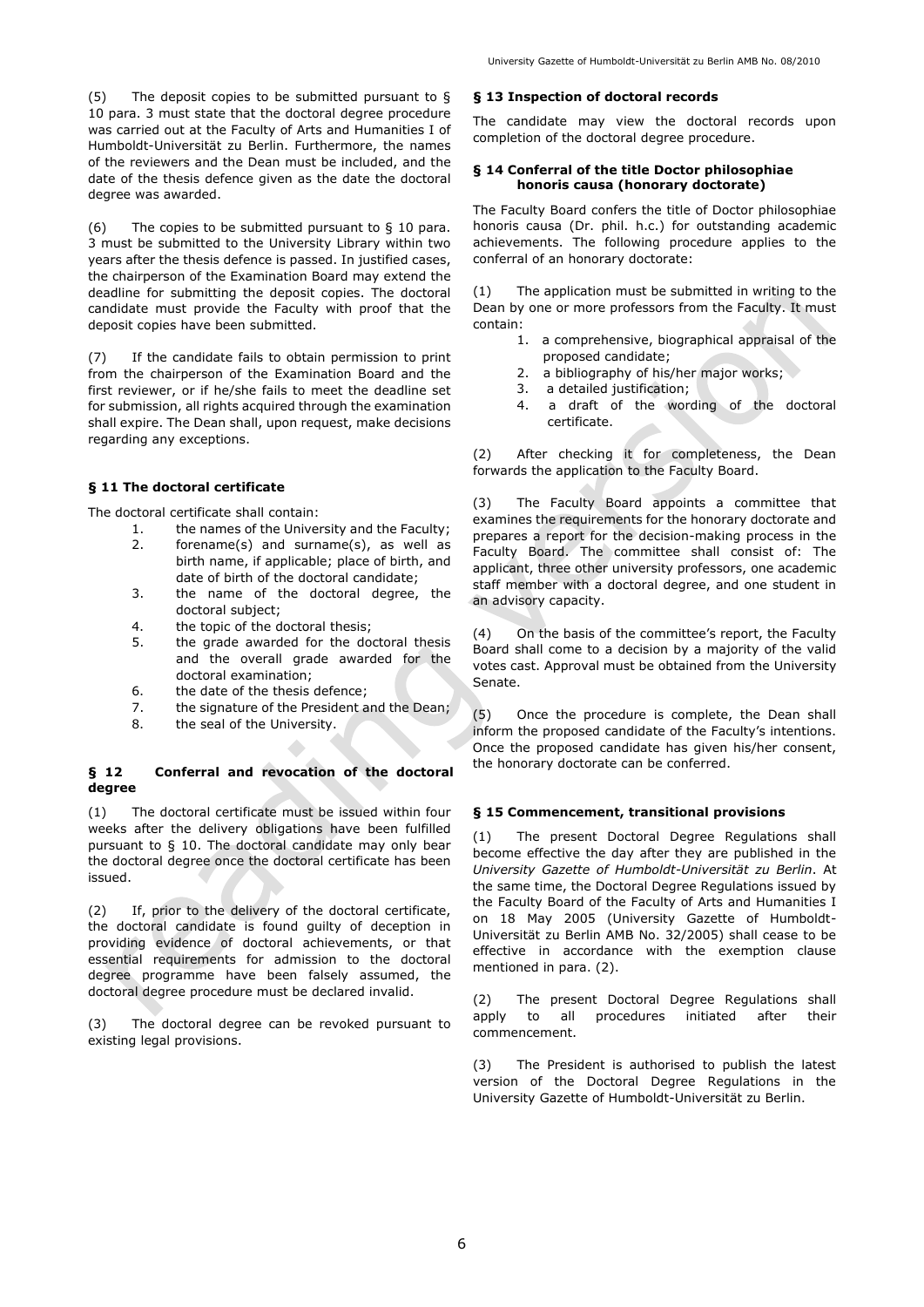University Gazette of Humboldt-Universität zu Berlin AMB No. 08/2010

**Annex 1: Example of the title page of a doctoral thesis**

**[THESIS TITLE]**

## **D o c t o r a l t h e s i s**

submitted for the academic degree of

### **Doctor philosophiae (Dr. phil.)**

to the Faculty of Arts and Humanities I of Humboldt-Universität zu Berlin

by [ACADEMIC DEGREE, FORENAME, SURNAME; IF APPLICABLE, BIRTH NAME]

born on [DATE OF BIRTH] in [PLACE OF BIRTH / IF APPLICABLE, COUNTRY]

The President of Humboldt-Universität zu Berlin

The Dean of the Faculty of Arts and Humanities I

#### Reviewers

1. ………………………………………………………………………………………….

2. ………………………………………………………………………………………….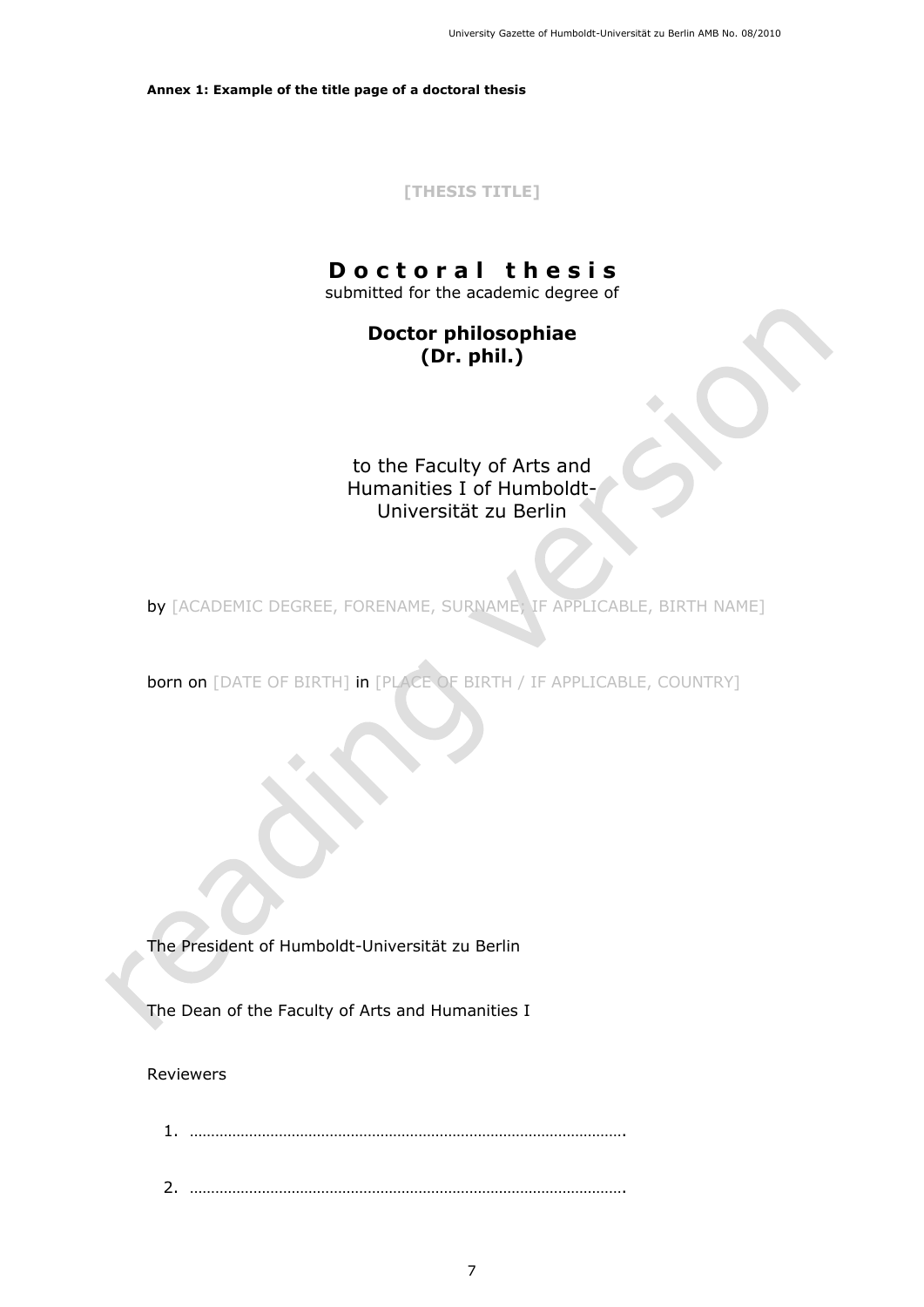#### **Annex 2: Example of the confirmation of completion of the doctoral degree procedure**

Mr/Ms ……………………

Berlin, (date) ……………………..

#### **CONFIRMATION**

This is to certify that Mr/Ms …………………….. successfully completed the doctoral degree procedure at the Faculty of Arts and Humanities I of Humboldt-Universität zu Berlin on …………….

The topic of the doctoral thesis is:

………………………………………………………………………………………………………………………………………

The doctoral thesis and thesis defence were awarded the grade "……………………..".

Overall, Mr/Ms…………………… achieved the grade

Pursuant to § 12 para. 1 of the Doctoral Degree Regulations, this confirmation does not entitle the doctoral candidate to bear the title of "Doctor".

……………………

The Dean